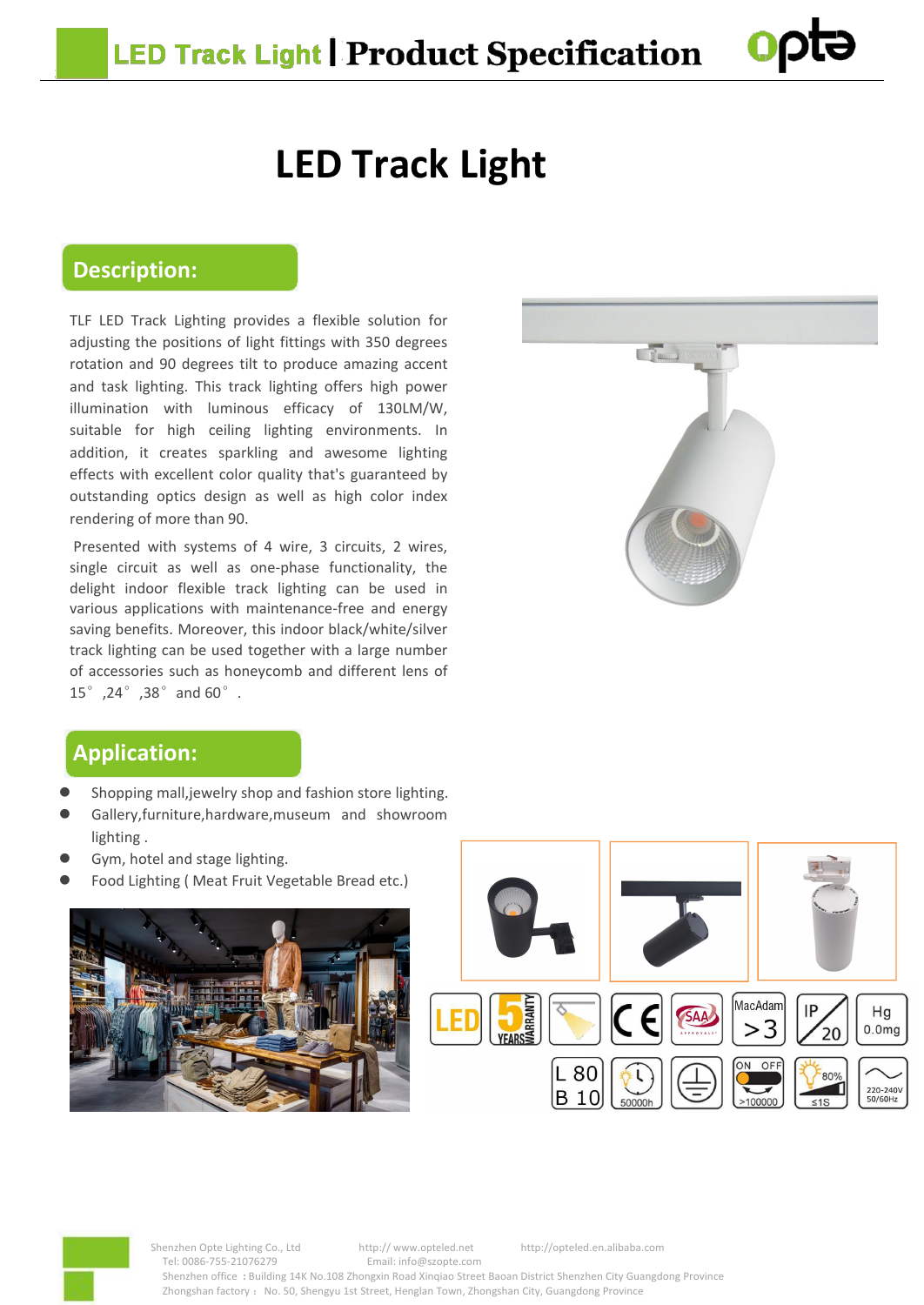

# **Information:**

## *Features:*

- $\bullet$  SDCM<3
- Super Brightness 130LM/W @ 90Ra
- Energy Efficiency Class: A++ (EU 874-2012)
- $\bullet$  UGR less than 19
- **•** Flicker Free
- No UV or IR radiation
- Cold forging Aluminum Housing, the best in aluminum material.
- Flexible beam direction adjustable: 355**°** horizontally and 90**°** vertically.
- Strongly light up an object from far or high distance.
- Medium useful life > 50,000 hours (L80B50) at ambient temperature of 25 °C

### *Specification:*

- Power supply : Italy Archi
- Track adapter: 2 wires 3 wires 4 wires
- Housing material: aluminum.
- Housing color: White, Black
- Working environment temperature: -20oc ~ +45oc.
- Lamp Certificates: CE ROSH SAA
- Driver Certificates : TUV CB UL CE ROSH SAA

| <b>Model No.</b> | Input<br>voltage(V) | <b>Power</b><br>(w) | <b>LED Chip</b>  | <b>Luminous</b><br>flux<br>$\frac{1}{1}$ (lm) (±5%) | <b>Beam</b><br>angle(o) | CCT(K)                     | <b>CRI</b> | Size (mm)     | Weight (kg) |
|------------------|---------------------|---------------------|------------------|-----------------------------------------------------|-------------------------|----------------------------|------------|---------------|-------------|
| OP-TLF25W        | AC220-240V          | 25W                 | <b>Bridgelux</b> | 3250LM                                              | 15, 24,<br>38,60        | 2700K 3000K<br>4000K 5000K | $90+$      | D80<br>H170mm | 0.9         |
| OP-TLF30W        | AC220-240V          | 30W                 | <b>Bridgelux</b> | 3900LM                                              | 15, 24,                 | 2700K 3000K                | $90+$      | D80           | 0.9         |
|                  |                     |                     |                  |                                                     | 38,60                   | 4000K 5000K                |            | H170mm        |             |

#### Packing information : 12pcs 10kg/CTN 39x29x27CM







 $N$ .opteled.net http://opteled.en.alibaba.com Tel: 0086-755-21076279 Email: info@szopte.com Shenzhen office **:** Building 14K No.108 Zhongxin Road Xinqiao Street Baoan District Shenzhen City Guangdong Province Zhongshan factory : No. 50, Shengyu 1st Street, Henglan Town, Zhongshan City, Guangdong Province